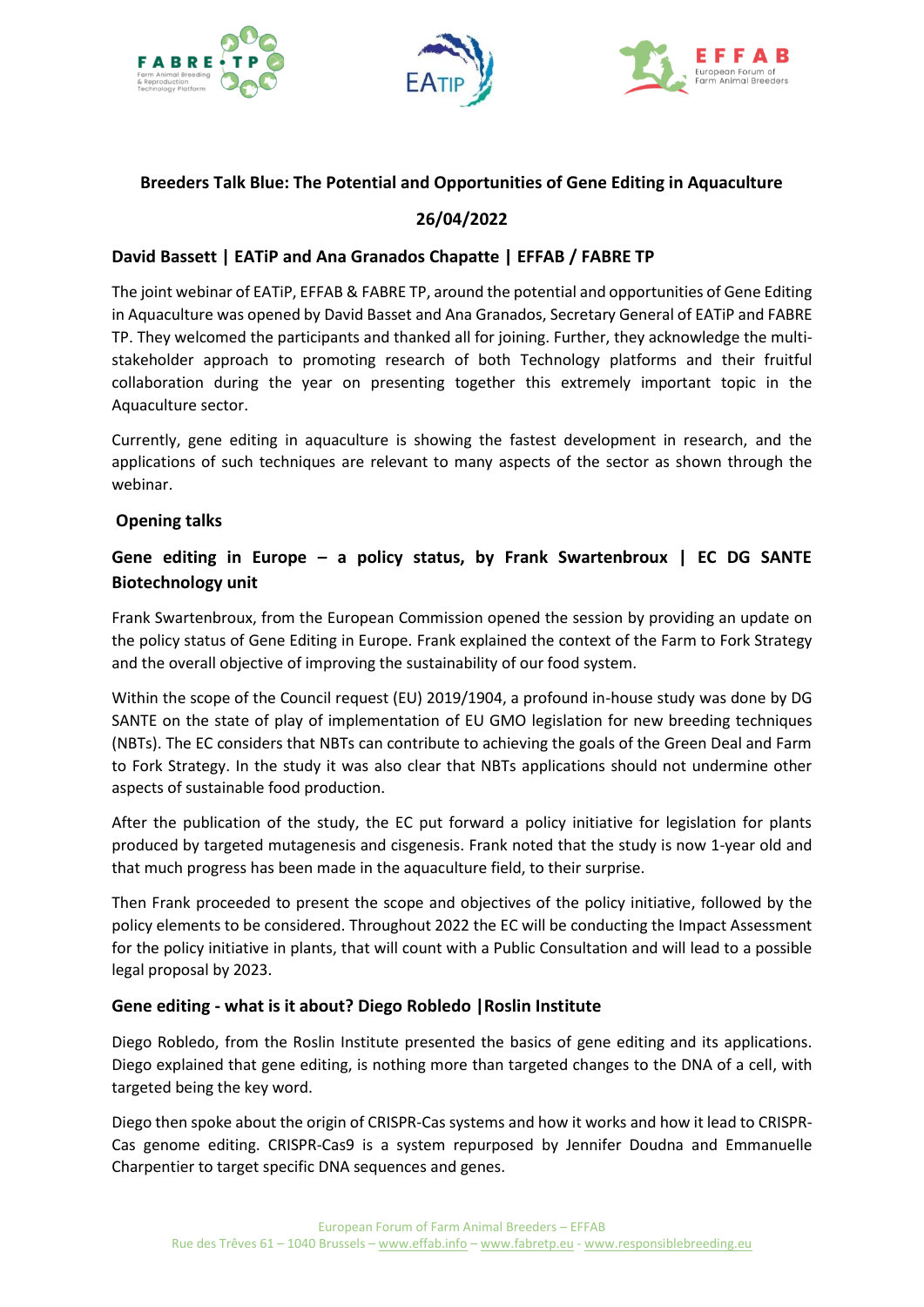





Throughout the presentation, it was highlighted the potential of genome editing to improve any trait without being limited to existing genetic variations. Also pointing to the challenges of genome editing, such as: finding the right piece of DNA, off targets (that can be controlled and assessed), and interactions with populations and genetic diversity.

Diego finished his presentation pointing how important is communication to citizens and the some key messages that we can all use to talk with the general public ; Gene Editing has a huge potential to improve animal health and welfare and reduce environmental impact of animal farming. It can also help to reduce antibiotic use and improve human health. He also emphasized the fact that impact on wild populations can fully be avoided and repeated that those targeted small changes can also occurred in the nature.

### **Presentations**

# **A perspective on potential uses of GE in salmon breeding and production, by Anna Wargelius |Institute of Marine Research**

Anna Wargelius, from the Institute of Marine Research (IMR) presented a perspective on the potential uses of gene editing in salmon breeding and production. She emphasized that it's not only about the use of GE but also very important to understand the biology of the fish. Anna presented the main sustainability challenges in aquaculture they are currently working on : diseases, local feed adapted to the fish, genetic introgression and welfare. At IMR they are trying to improve them through gene editing which in salmon proves to be a very potent and efficient technology.

Anna explained one of the IMR Project's in which they have managed to provide sterility to salmon and replace triploids ; avoiding animal welfare issues related. Investigations have been done targeting the welfare problems. The limit is to implement it in the field and their research has been focusing on this aspect.

### **Disease resistance, by Ross Houston |Benchmark Genetics**

Ross Houston, from Benchmark Genetics presented on genome editing for disease resistance in aquaculture. Ross started his presentation by providing an overview on the recent domestication of aquaculture species Since it is a recent and ongoing task, there is a huge potential for genetic improvement in many species. Ross also noted that genetics plays a key part in tackling sustainability challenges.

Currently, diseases represent a persistent threat to aquaculture and breeding and genome editing technologies hold a particular promise to solve it. Ross explained how gene editing is a disruptive technology for aquaculture breeding and methods are becoming established and showed some examples. Ross then went into detail on three categories of applications that require distinct research; Gene editing for a major QTL, introgression of desirable alleles from other strains and creating novo alleles with favorable effects on the trait.

Important to note, that gene editing is a possible tool in the toolbox of aqua breeders, but not a replacement. Implementation is a big challenge, since current methods are laborious, inefficient and result in high mosaic animals.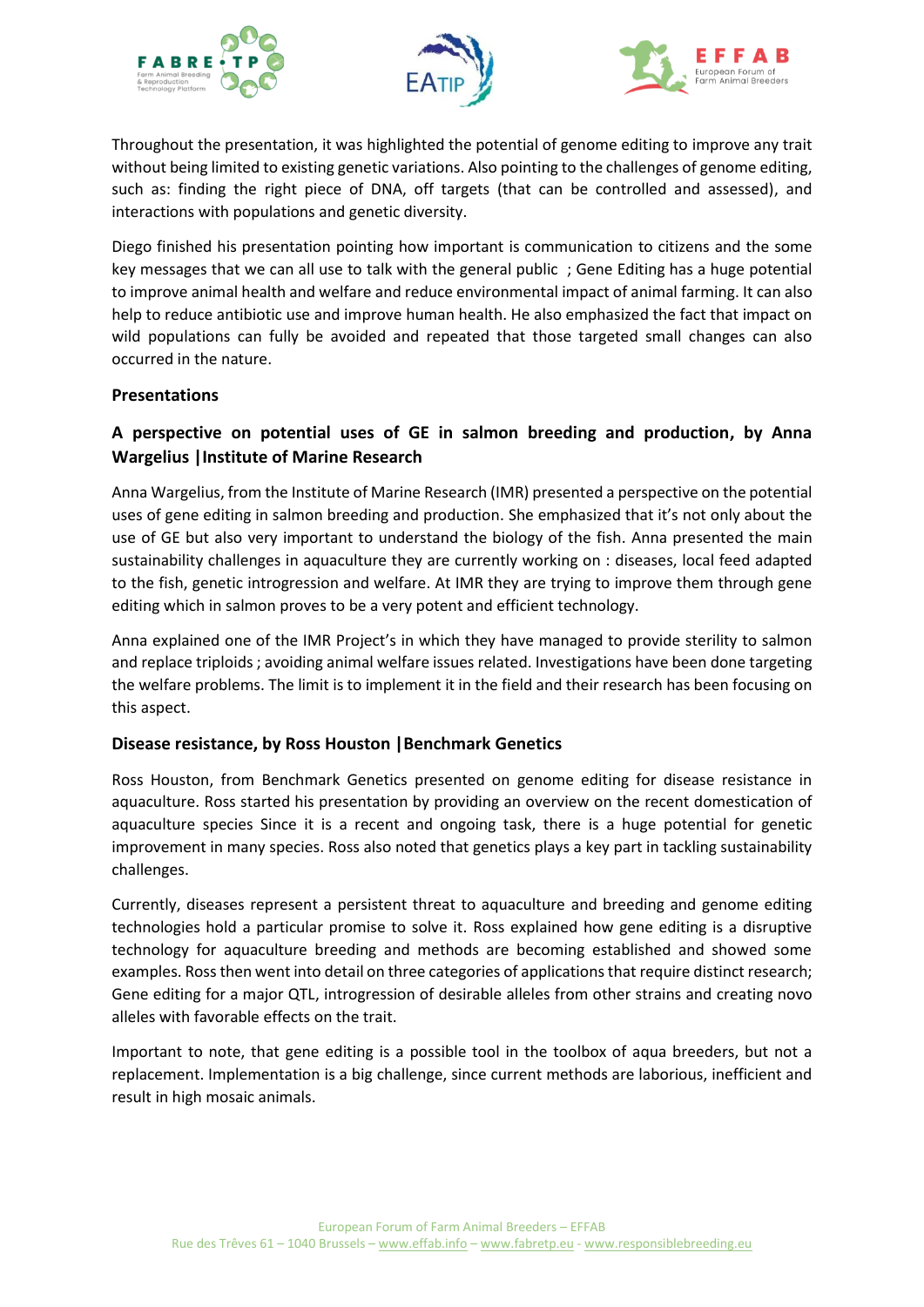





## **Salmon lice resistance, by Tone-Kari Knutsdatter Østbye | Nofima**

Tone-Kari Knutsdatter Østbye, from Nofima, presented the work of the project for sea lice resistance using gene editing in salmon. Sea lice is a big problem in aquaculture, it causes a large economical loss, decreases welfare and there are no control measures that are effective. Genetic variation is important and it allows to include sea lice resistance in current breeding programs. However, this is not enough to reduce drastically the incidence of sea lice; Atlantic salmon remains more susceptible whilst other types species are highly resistant. Kari also explained the different mechanisms of resistance in highly susceptible salmon. Through that they concluded that if genes and mechanisms involved in sea lice resistance are identified, then gene editing can be used to test and prove that the genes have an effect and potential for creating resistance in Atlantic salmon can be evaluated.

Through a new project, Tone-Kari and partners are looking to increase the knowledge on genes and mechanisms affecting lice resistance in Atlantic salmon. Then to apply the knowledge to achieve high or full resistance in Atlantic salmon to reduce the need for delousing. So far, they performed a sea lice challenge test to which Tone-Kari explained the process and early results. Interaction between sea lice and fish and the gene mechanisms involved in resistance have been investigated in the project. A model to evaluate the risk that sea lice overcome the genetic resistance of fish is also part of the project. The expected results are the identification of new strategies to deal with sea lice resistance, either using gene editing or breeding or a combination of both.

### **Gene editing approaches, by Alan Tinch |Center of Aquaculture Technologies**

Alan Tinch, from the Center of Aquaculture Technologies (CAT) dived into when and why will we see gene editing in aquaculture. For CAT, gene editing is possible for the majority of aquaculture species and has a great potential, and legislation will become more adapted to the technique and accessible for breeding companies in an increasing number of countries. Sterility will be a prerequisite to effective use of gene editing and will be incorporated by breeders and producers to meet the needs and expectations of producers and consumers. CAT sees gene editing as the next revolution in breeding, since it will allow to improve traits that were not possible to change before, such as: sex, fertility, disease resistance and economic sustainability.

Alan asserted that gene editing is not a tool on its own, it's a complement to the breeding program, one more tool on the toolbox with unlocked potentials. Alan then went into details of where and when will gene editing for aquaculture could be developed.

### **Webinar conclusion**

Gene Editing in Aquaculture is a fast moving area, but we must remember and be reassured that there are safeguards for the use of technology and that principles and ethics are not sacrificed. "*Evolution is a work in progress, are you taking part?*"

Nonetheless, it's essential to remember that gene editing as the potential to become a tool for breeders and farmers, but it is not the only answer or the single solution.

#### **Audience :**

The audience of the webinar was 50% from research institutes and universities. The private sector represented 34%. And the rest of the audience was distributed between NGOs and policy makers.